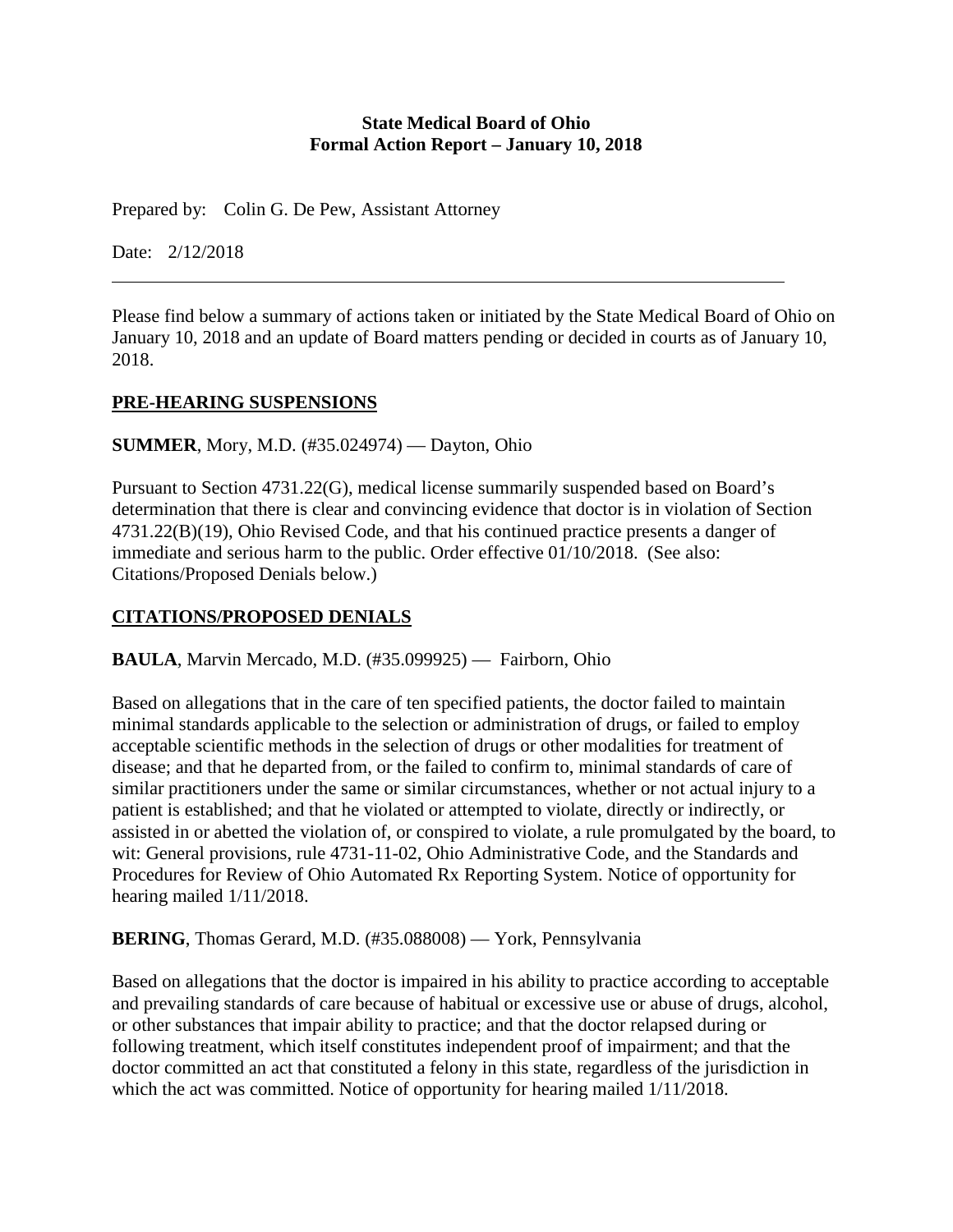### **SUMMER**, Mory, M.D. (#35.024974) — Dayton, Ohio

Based on allegations that when the doctor failed to submit to a Board ordered psychiatric examination, a legal presumption exists that the doctor is unable to practice according to acceptable and prevailing standards of care without appropriate treatment, monitoring or supervision by reason of mental or physical illness. Notice of opportunity for hearing mailed 1/11/2018.

# **FINAL ORDERS**

**GASPERINE**, James Vincent, M.D. (#35.097446) — Zanesville, Ohio

No further action taken on license to practice medicine and surgery. Based on the doctor's conviction in the Zanesville Municipal Court, to one count of Failure to Report a Crime or Knowledge of a Death or Burn Injury, a second degree misdemeanor, to which the doctor was sentenced to sixty days of jail (suspended), twenty-four months of probation, fifty hours of community service and a \$750 fine; which individually or collectively constitutes a conviction to a misdemeanor committed in the course of practice. Order effective 1/30/2018.

**RICE**, Janet Lynn, M.D. (Applicant) — Akron, Ohio

Medical license granted, and immediately suspended for an indefinite period of time. Subject to interim monitoring, conditions for reinstatement including the passage of the Special Purpose Examination (SPEX), and probationary terms, conditions and limitations for at least five years. Based on the finding that the doctor failed to undergo a Board ordered psychiatric and chemical dependency examinations; and that the doctor's acts, conduct, or omissions, individually or collectively constitute an impairment in her ability to practice according to acceptable and prevailing standards of care by reason of mental illness or physical illness, including, but not limited to, physical deterioration that adversely affects cognitive, motor, or perceptive skills; and that the doctor is impaired in her ability to practice according to acceptable and prevailing standards of care because of habitual or excessive use or abuse of drugs, alcohol, or other substances that impair ability to practice. Order effective 1/30/2018.

### **ZIA**, Amir, M.D. (#35.091198) — Bowling Green, Kentucky

Medical license revoked and subject to a fifteen thousand dollar (\$15,000.00) fine. Based on the prior action of the Kentucky Board of Medical Licensure which restricted the doctor's license to practice medicine and surgery for an indefinite period of time by prohibiting the doctor from performing epidural steroid injections, facet joint injections, and radiofrequency thermocoagulation, and requiring the doctor to have a chaperone during sensitive examinations or in the presence of female patients. Order effective 1/30/2018. (Journal Entry – No hearing requested.)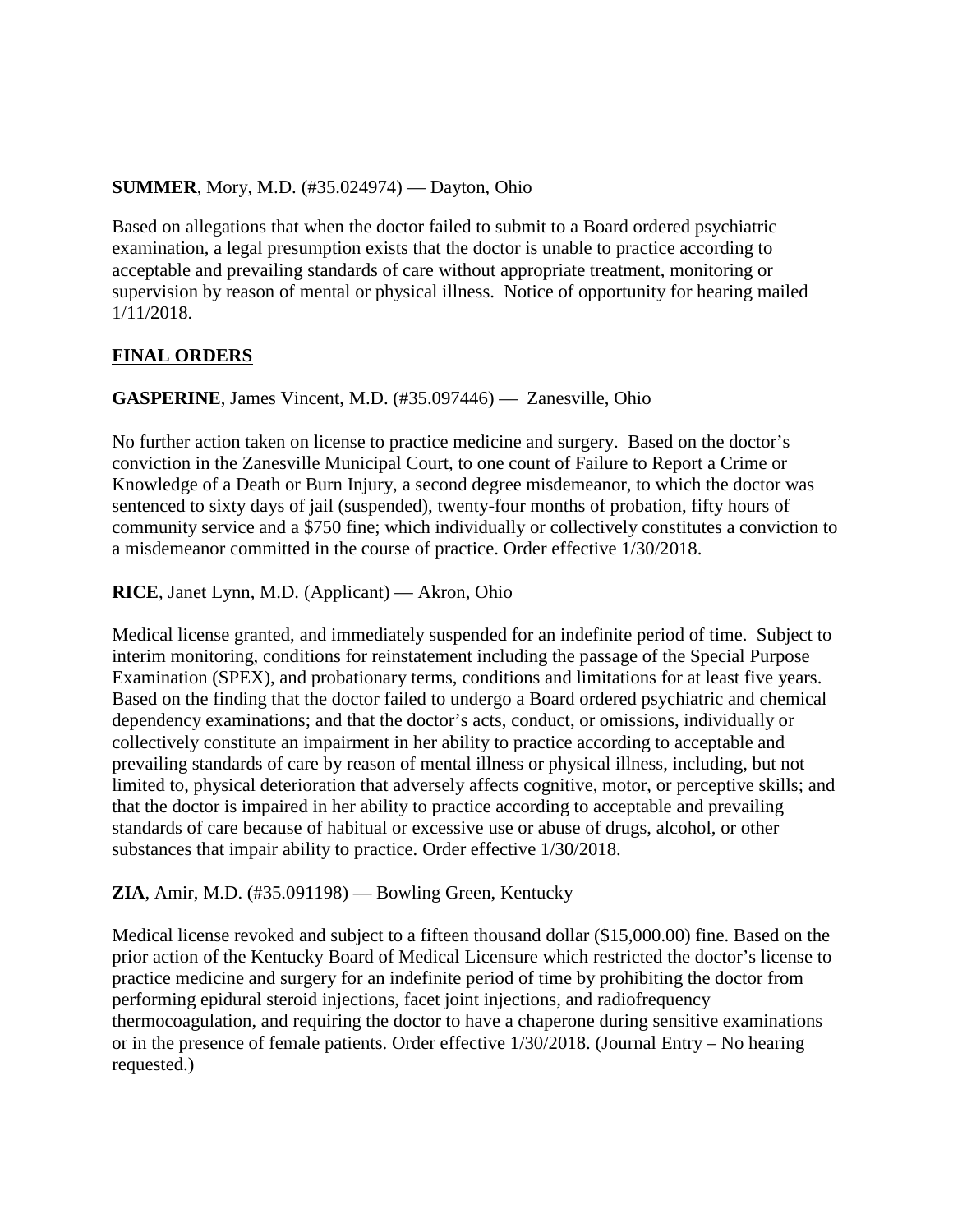# **VOLUNTARY PERMANENT SURRENDERS/ RETIREMENTS/WITHDRAWALS**

**KRAWCHECK**, Randall Ochs, D.O. (#34.007819) — Asheville, North Carolina

Voluntary permanent surrender of license to practice osteopathic medicine and surgery authorized by doctor in lieu of formal disciplinary proceedings regarding possible violations of Section 4731.22(B)(24), Ohio Revised Code. Effective 1/10/2018.

**REEVES**, Robert S., Jr., M.D. (#35.050586) — Norwalk, Ohio

Voluntary permanent surrender of license to practice medicine and surgery authorized by doctor in lieu of formal disciplinary proceedings regarding possible violations of Section 4731.22(B)(9), Ohio Revised Code. Effective 1/10/2018.

# **CONSENT AGREEMENTS**

**DUMA**, Gregory G., M.D. (#35.068722) — Mason, Ohio

Medical license suspended for an indefinite period of time, but not less than ninety days. Subject to general probationary requirements, and conditions for reinstatement including the requirement that that the doctor enter into a subsequent consent agreement incorporating probationary terms, conditions and limitations as determined by the Board. Based on the doctor's admission that he is impaired in his ability to practice according to acceptable and prevailing standards of care because of habitual or excessive use or abuse of drugs, alcohol, or other substances that impair ability to practice. Agreement effective 1/10/2018.

**OTTOLENGHI**, Diane, L.M.T. (#33.004543) — Mansfield, Ohio

Certificate to practice massage therapy restored, and immediately suspended for a definite period of ninety days. Subject to a five-hundred dollar (\$500.00) fine, interim monitoring and probationary terms, conditions and limitations. Based on the massage therapist's admission that she committed an act that constitutes a felony in the state of Ohio, regardless of the jurisdiction in which the act was committed. Agreement effective 1/10/2018.

**SALAMA**, Sherif Aziz, M.D. (#35.071836) — Highland Heights, Ohio

Doctor's license to practice medicine and surgery reprimanded, and subject to a seven thousand five-hundred dollar (\$7,500.00) fine. Based on the doctor's admission that in the care of six specified patients, doctor violated the Medical Board's rules on the Standards and Procedures for Review of Ohio Automated Rx Reporting System; and failed to comply with statutory requirements to check the Ohio Automated Rx Reporting System. Agreement effective 1/10/2018.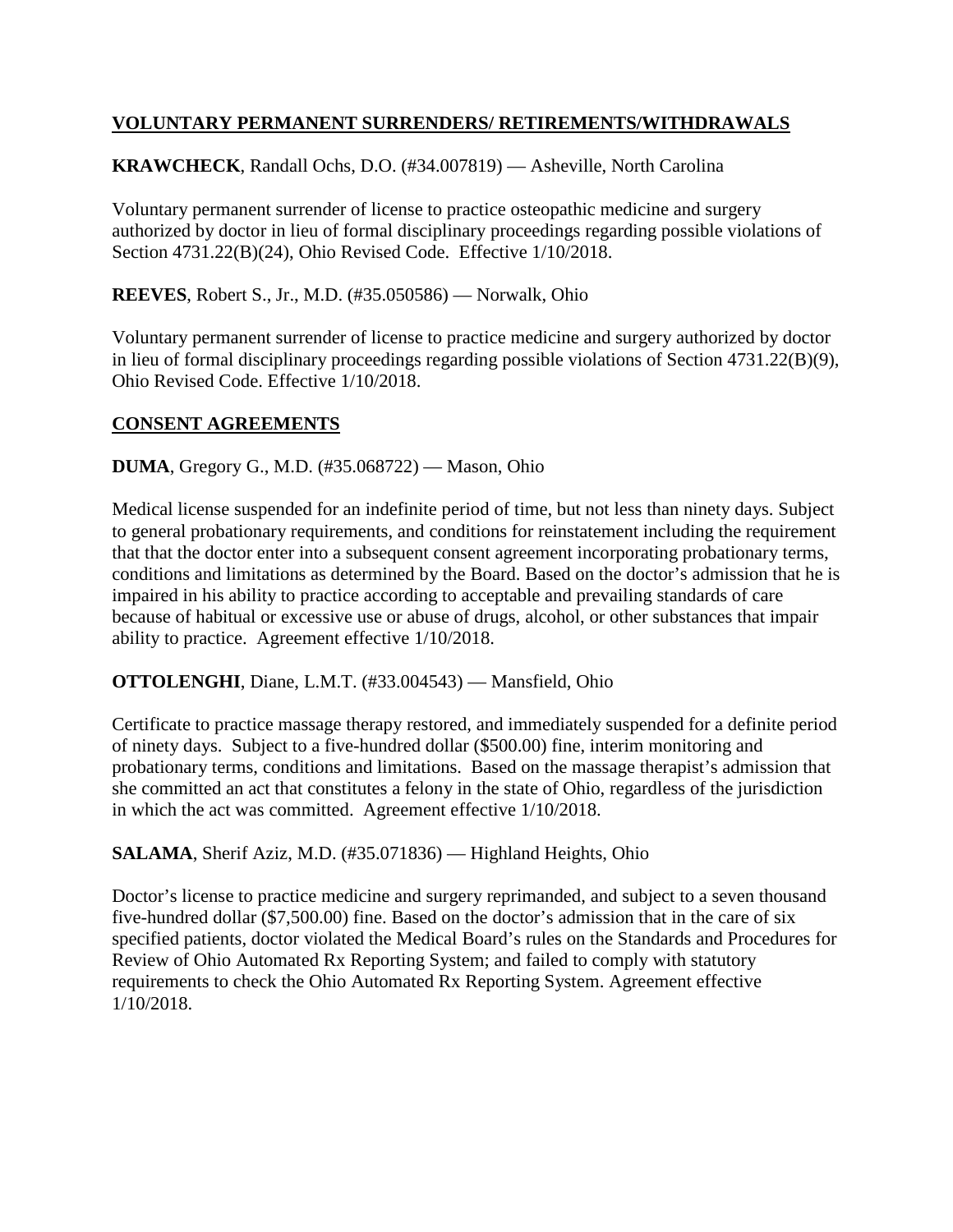# **PROBATIONARY REQUESTS AND MODIFICATIONS**

**ADIB**, Malak S., M.D. (# 35.070170) — Kettering, Ohio

Doctor's request for approval of monitoring physician granted by vote of the Board on 1/10/2018. Frequency and number of charts to be reviewed established as 10 charts per week.

**EWALD,** Jesse Michael, M.D. (#35.124055) — Sunbury, Ohio

Doctor's request for approval of a reduction in appearances from every three months to every six months, and approval of discontinuance of chart review requirement, granted by vote of the Board on 1/10/2018.

**FLYNN**, Freeda J., M.D. (#35.066409) — St. Clairsville, Ohio

Doctor's request for approval of disruptive physician course, granted by vote of the Board on 1/10/2018.

**FRANTZ**, Nathan Buchanan, D.O. (#58.005803) — Cleveland Heights, Ohio

Doctor's request for a reduction in drug and alcohol rehabilitation meeting attendance from three meetings per week to two meetings per week with a minimum of ten meetings per month, granted by vote of the Board on 1/10/2018.

**KHALILY**, Cyma, M.D. (#35.060037) — Cincinnati, Ohio

Doctor's request for approval of controlled substance prescribing and medical records courses, granted by vote of the Board on 1/10/2018.

**LENTINI**, Ross Rosario, M.D. (#35.063449) — East Liverpool, Ohio

Doctor's request for approval to discontinue the Naltrexone requirement, granted by vote of the Board on 1/10/2018.

**MA**, Muyuan, M.D. (#35.130288) — Cleveland, Ohio

Doctor's request for approval of monitoring physician granted by vote of the Board on 1/10/2018.

**PATEL**, Dennis A., M.D. (#35.127412) — Lima, Ohio

Doctor's request for approval of discontinuance of chart review requirement, granted by vote of the Board on 1/10/2018.

**ZEWAIL**, Aly Mohamed Aly, M.D. (#35.088417) — Doylestown, Ohio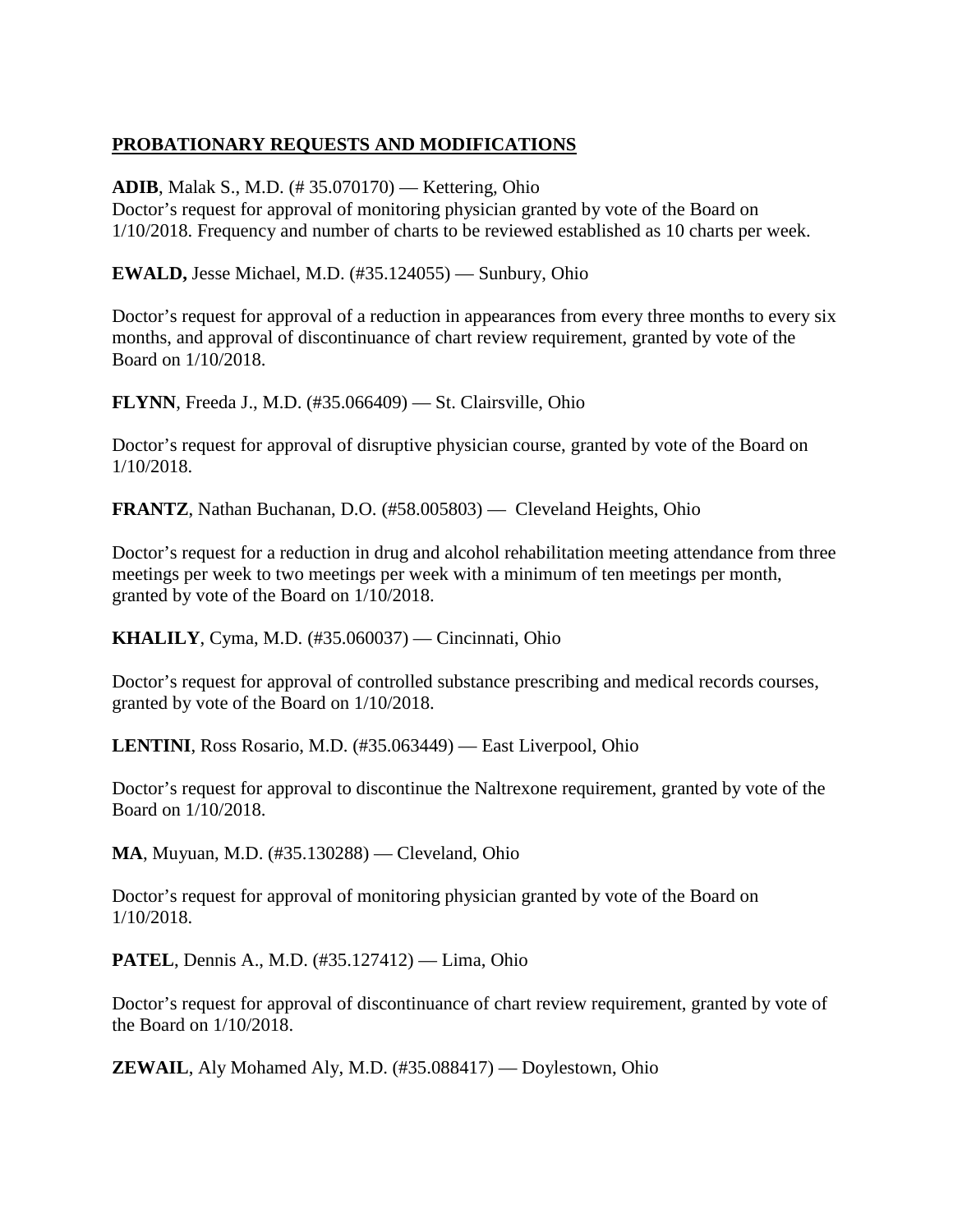Doctor's request for approval of monitoring physician granted by vote of the Board on 1/10/2018.

### **REINSTATEMENTS**

**MCKINLEY**, Christopher Mark, P.A. (#50.002432RX) — Cleveland, Ohio

Physician assistant's request for reinstatement of license granted by vote of the Board on 1/10/2018.

# **PROBATION TERMINATED**

**GRIFFIN**, Brian Frederic, M.D. (#35.044328) — Powell, Ohio

Doctor's request for release from the terms of the 1/9/2013 Step II Consent Agreement, granted by vote of the Board on 1/10/2018. Release effective immediately.

**MANDEL**, David Ralph, M.D. (#35.042685) — Solon, Ohio

Doctor's request for release from the terms of the 12/9/2015 Consent Agreement, granted by vote of the Board on 1/10/2018. Release effective immediately.

**URADU**, Onyinyechi Rose, M.D. (#35.088677) — Russell, Kentucky

Doctor's request for release from the terms of the 9/14/2016 Board Order, granted by vote of the Board on 1/10/2018. Release effective immediately.

**XIONG**, Yi, D.O. (#58.007571) — Cincinnati, Ohio

Doctor's request for release from the terms of the 1/11/2017 Consent Agreement, granted by vote of the Board on 1/10/2018. Release effective 1/12/2018.

### **NON-DISCIPLINARY ACTIONS**

**WRIGHT**, Sarah Ann, L.M.T. (#33.009899) — Kirtland, Ohio

Massage therapist's application for restoration of certificate to practice massage therapy granted, pending passage of the Massage and Bodywork Licensing Examination (MBLEX). Based on massage therapist having not practiced in at least two years prior to application for restoration of license. Order effective  $1/11/2018$ . (Journal Entry – No hearing requested.)

### **COURT ACTIONS**

**GORDON**, Scott David, D.O (#58.005769) — Harvard, Nebraska